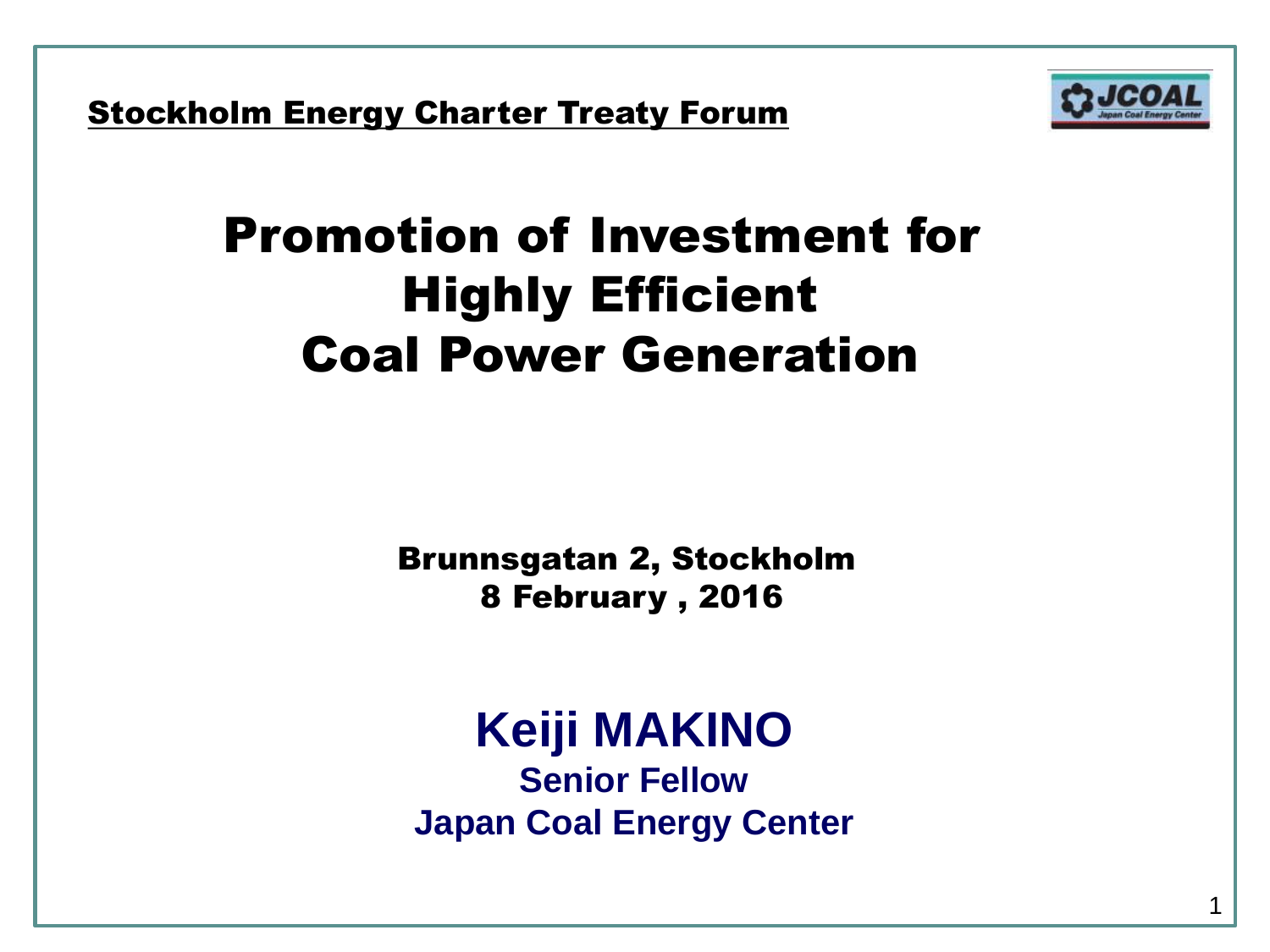# JCOAL



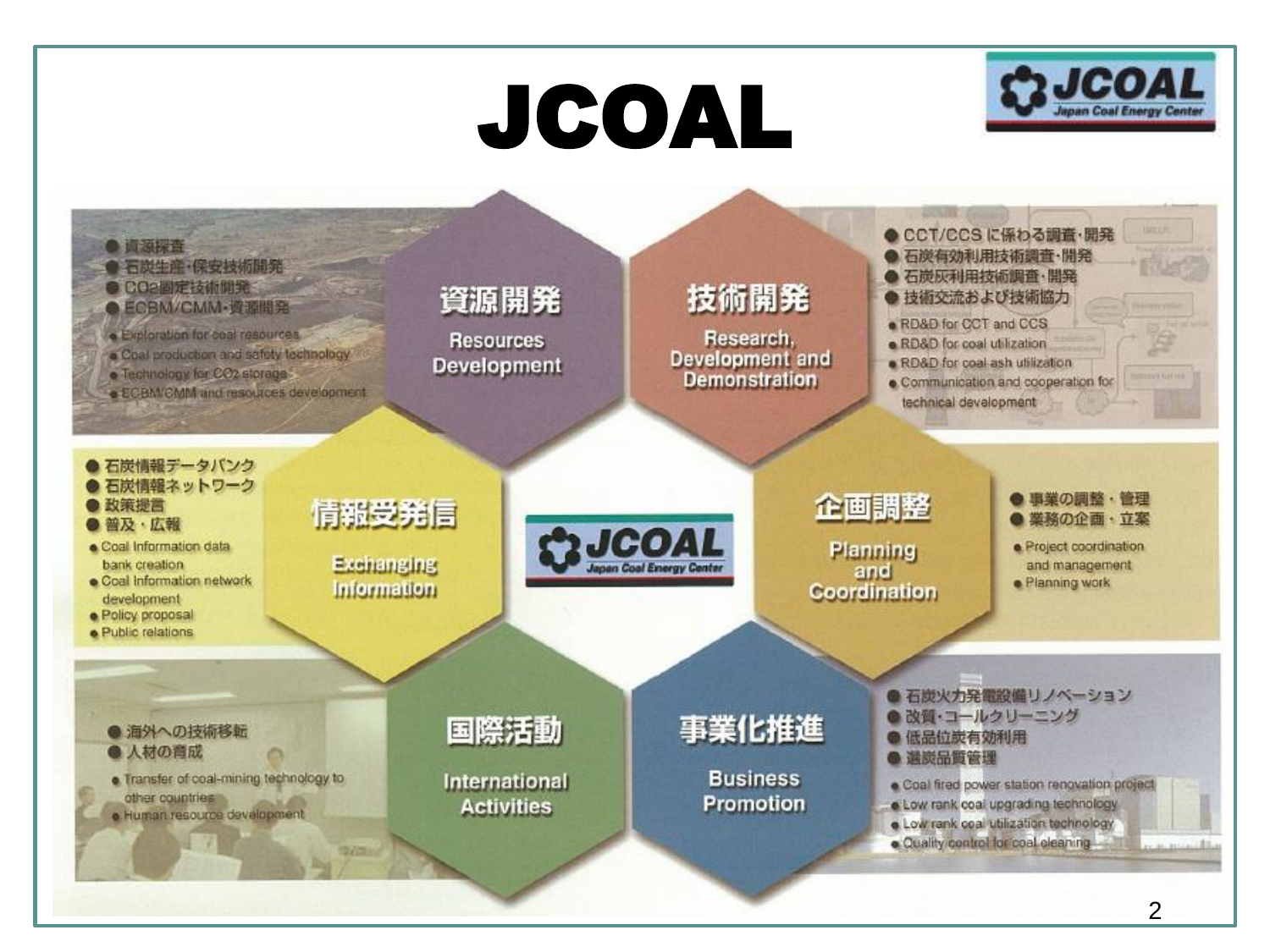

# CONTENTS

- 1. Coal and Electricity Demand
- 2. Clean Coal Technology
- 3. Expect for Future Coal Power Generation
- 4. Life Cycle Cost of USC
- 5. Conclusion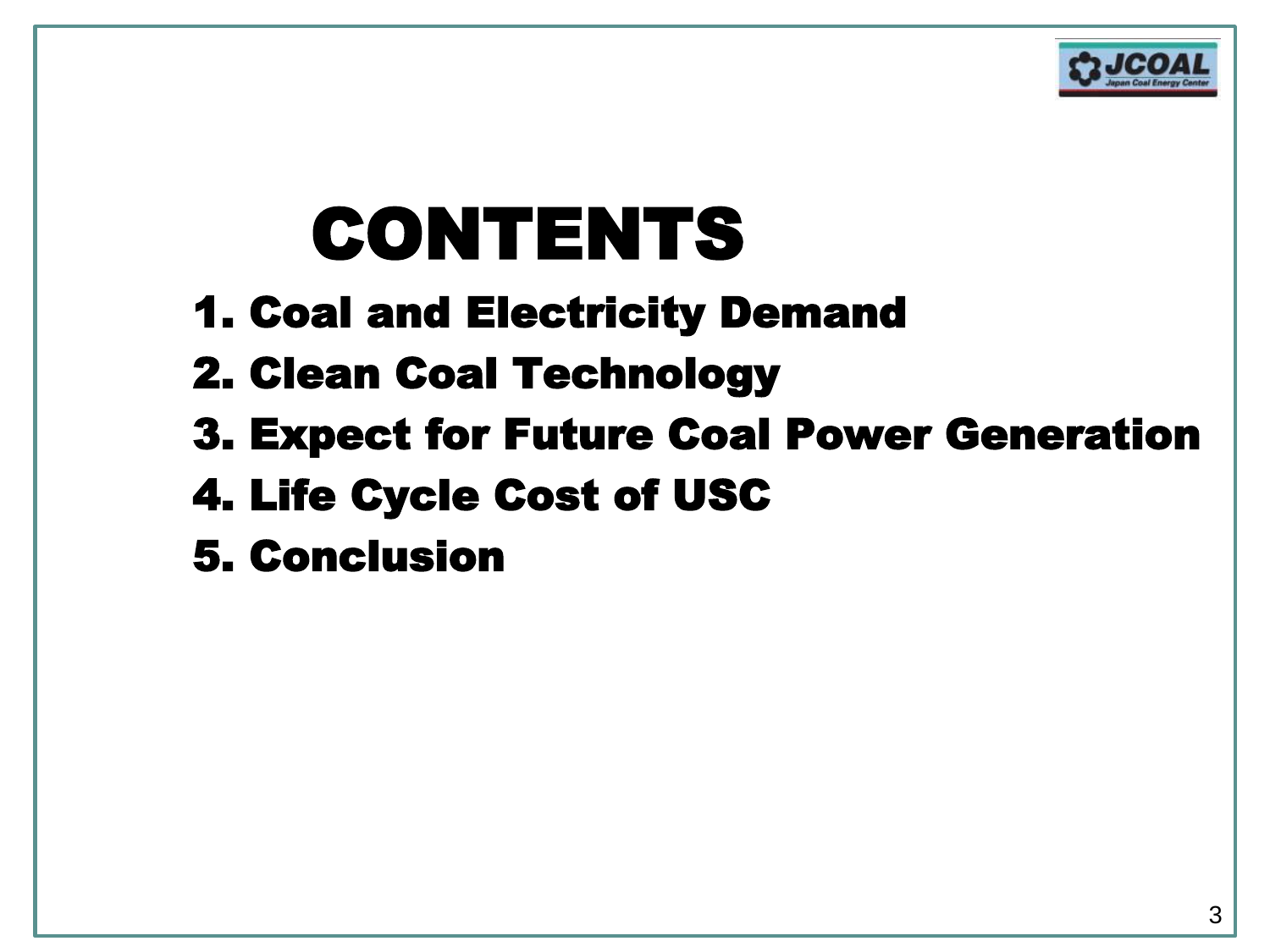# 1. Coal and Electricity Demand

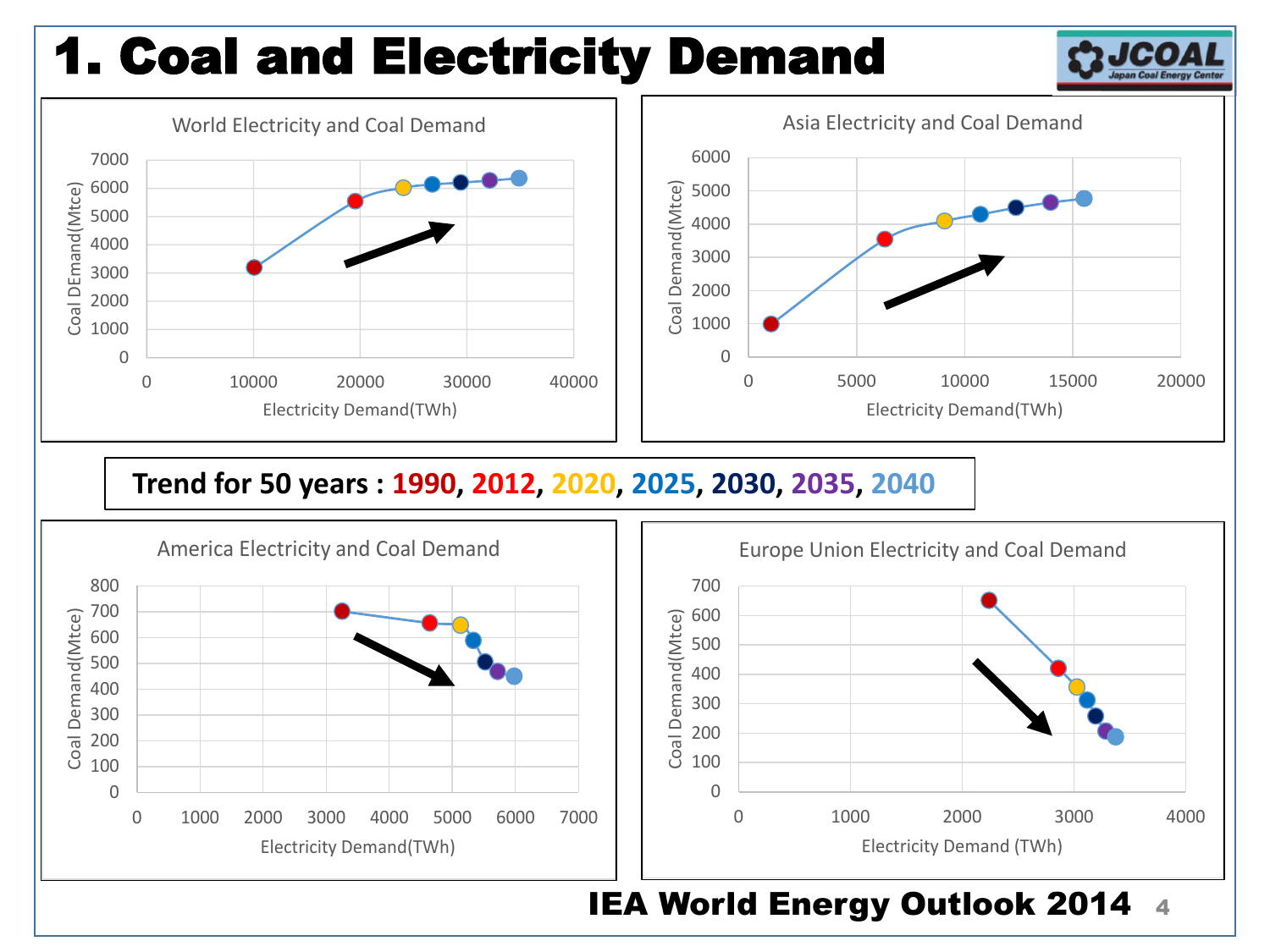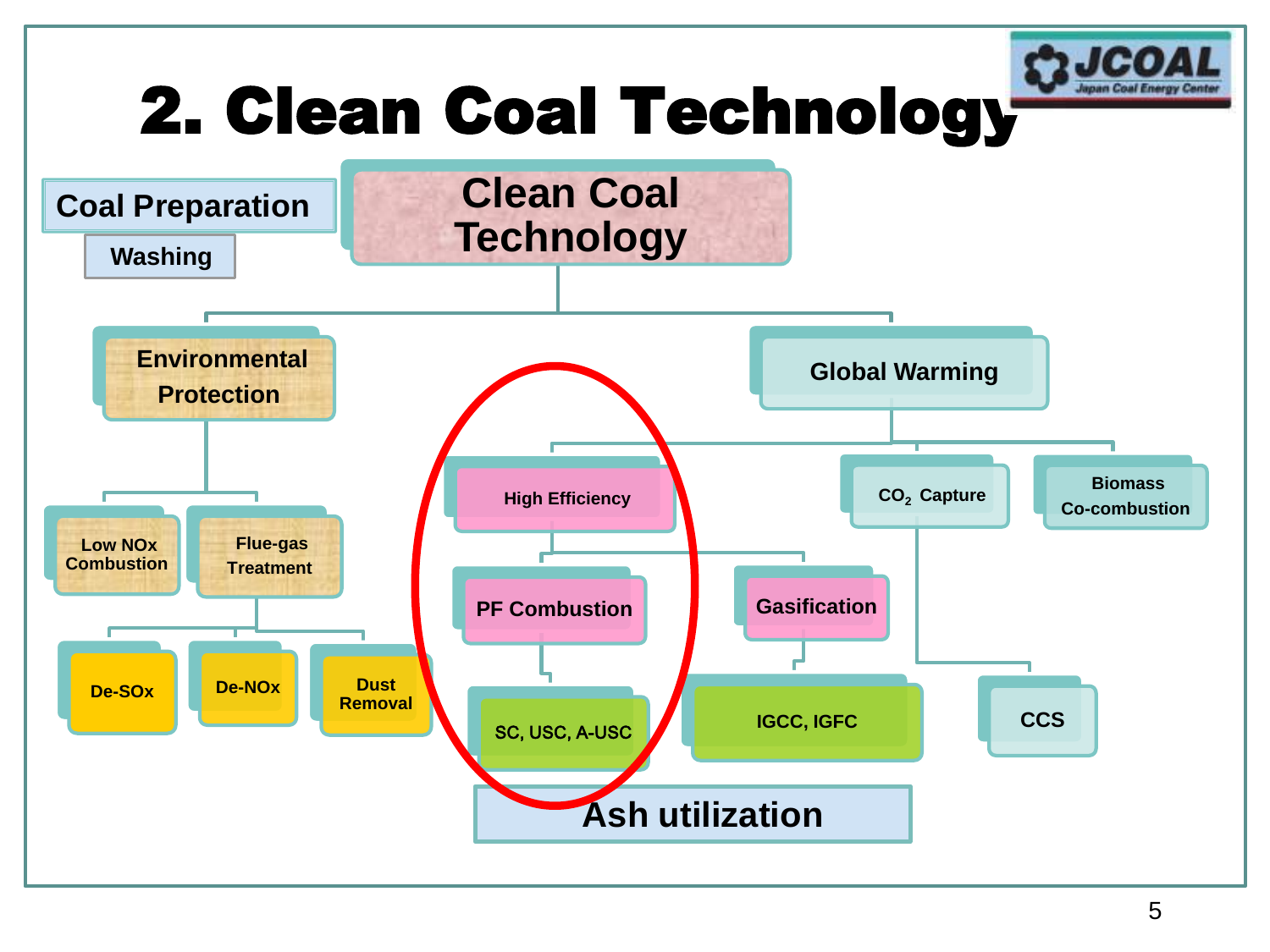

# Installation of USC in the World

- ・First Ultra Super Critical Unit (USC) was installed in Japan in 1993. Since then, USC is increasing RAPIDLY and Super-Critical and Sub-Critical units are decreasing.
- ・60% of recent installation is USC in the world. SC is less than 10% and Sub-Critical is small number.
- Countries where USC were already operated:- Japan, Germany, Italy, Poland, Czech Republic, Netherland, Slovenia, USA, China, Korea, Taiwan, Malaysia,
- Countries where USC is planned:- Greece, Indonesia, India, Philippines, Morocco, Vietnam

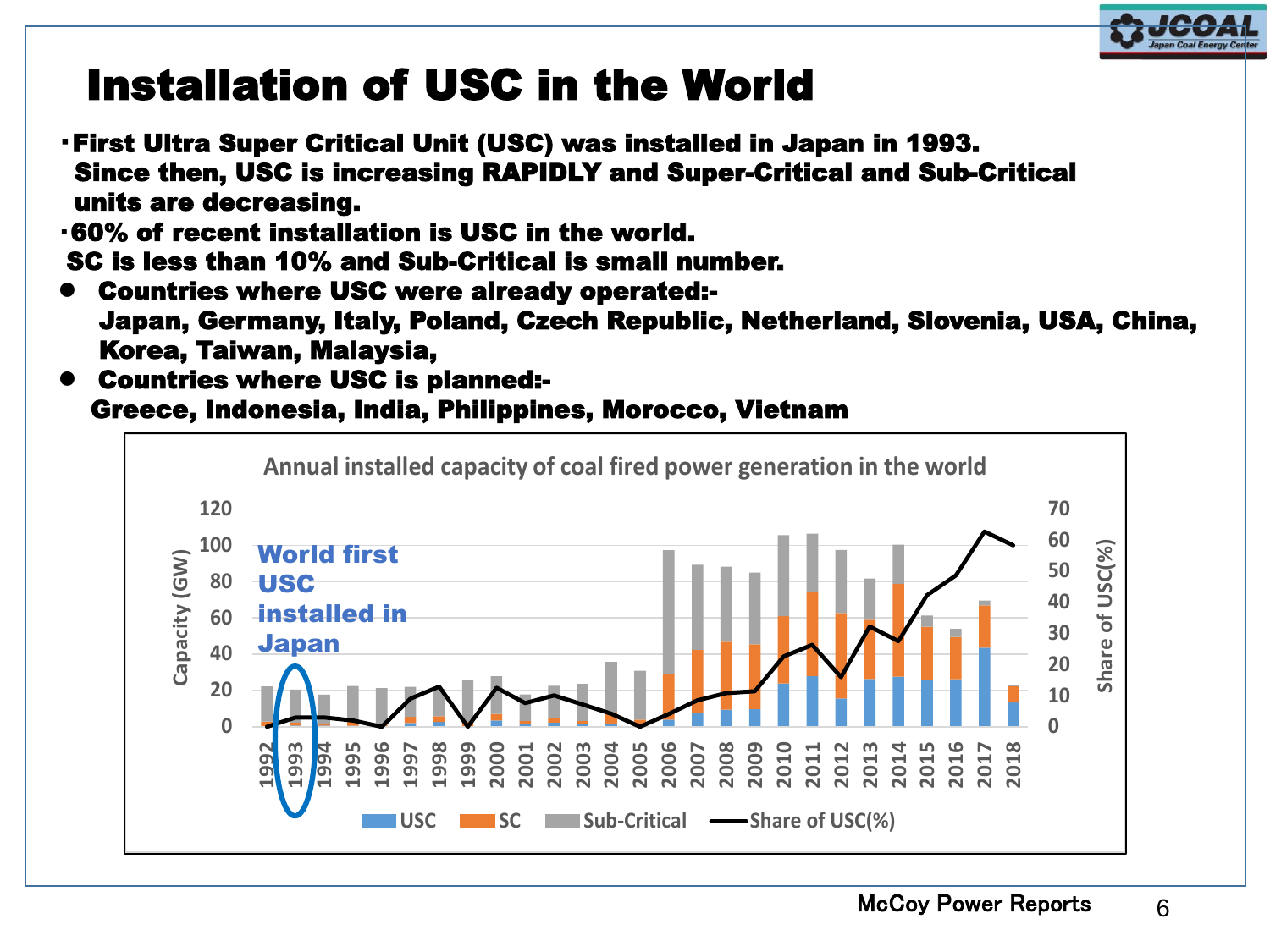

## Efficiency of Coal Power Generation in Various Countries (HHV, gross heating value basis)



Hard Coal **Lignite** 

#### IEA Electricity Information 2015 : Calculated by JCOAL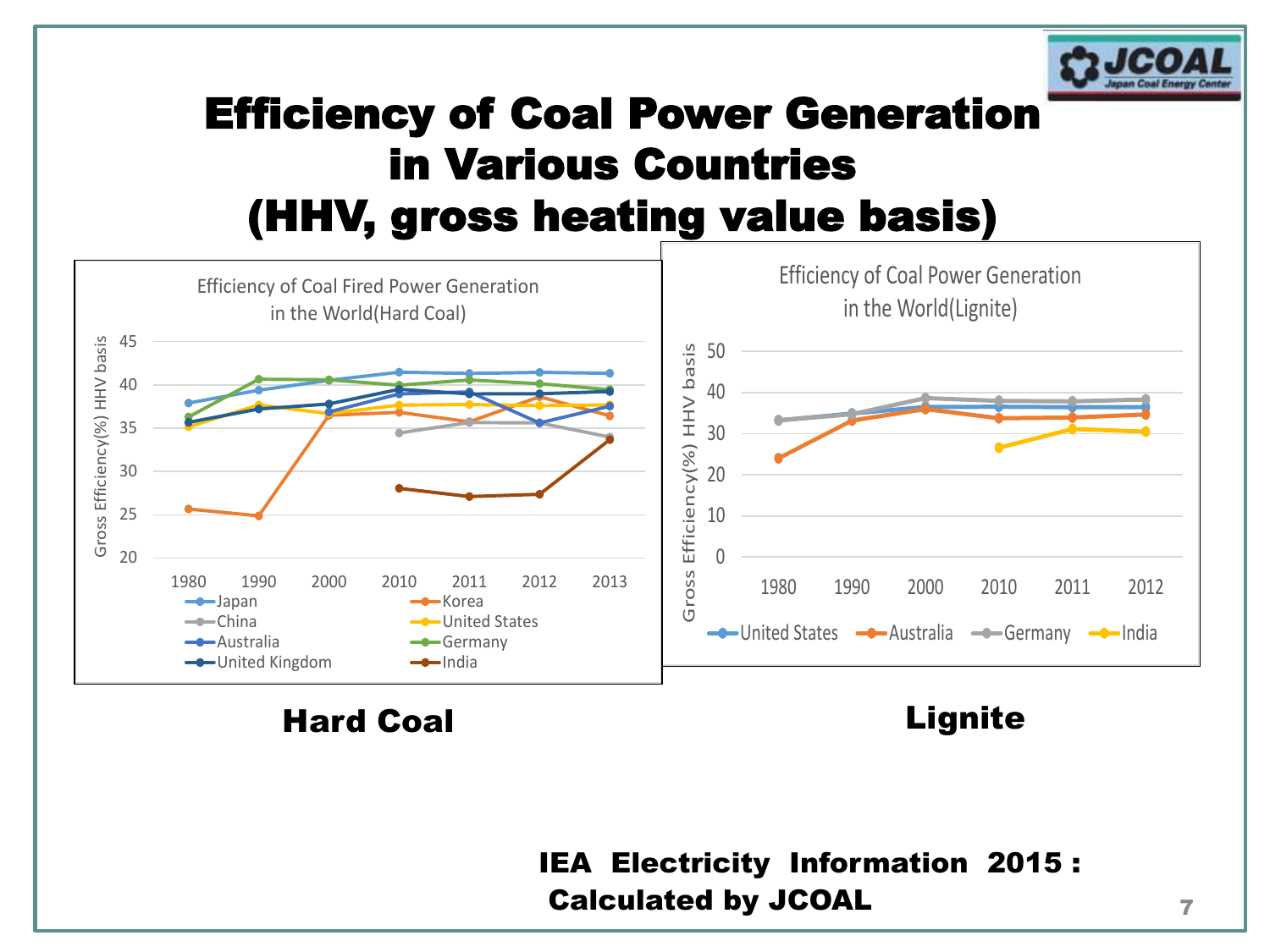

#### World Highest Efficient Coal fired Power Station ---Isogo No.2 600MW 600/620C USC (Japan)---



Efficiency : Gross 44% Net 41% (HHV Basis)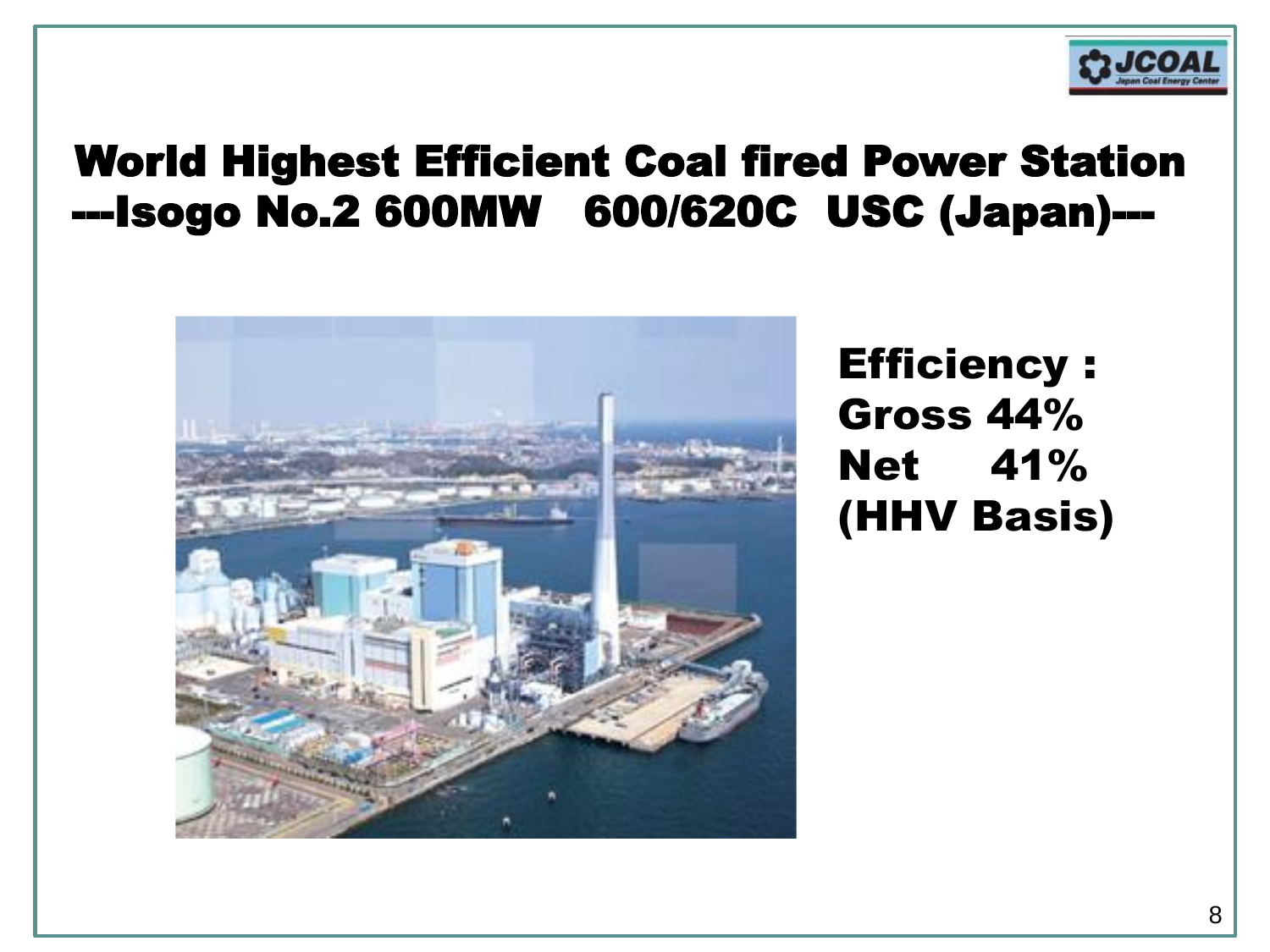

# Electricity Generation Mix of Japan

- July 2015, Japan's New Energy Mix towards 2030 was decided.
- The basic policy of "Energy Mix" is to realize a balanced power source composition, while achieving 3E+S(Safety, Energy Security, Economic efficiency and Environment ).
- Coal is positioned as the important energy source to be used while the environmental burden.

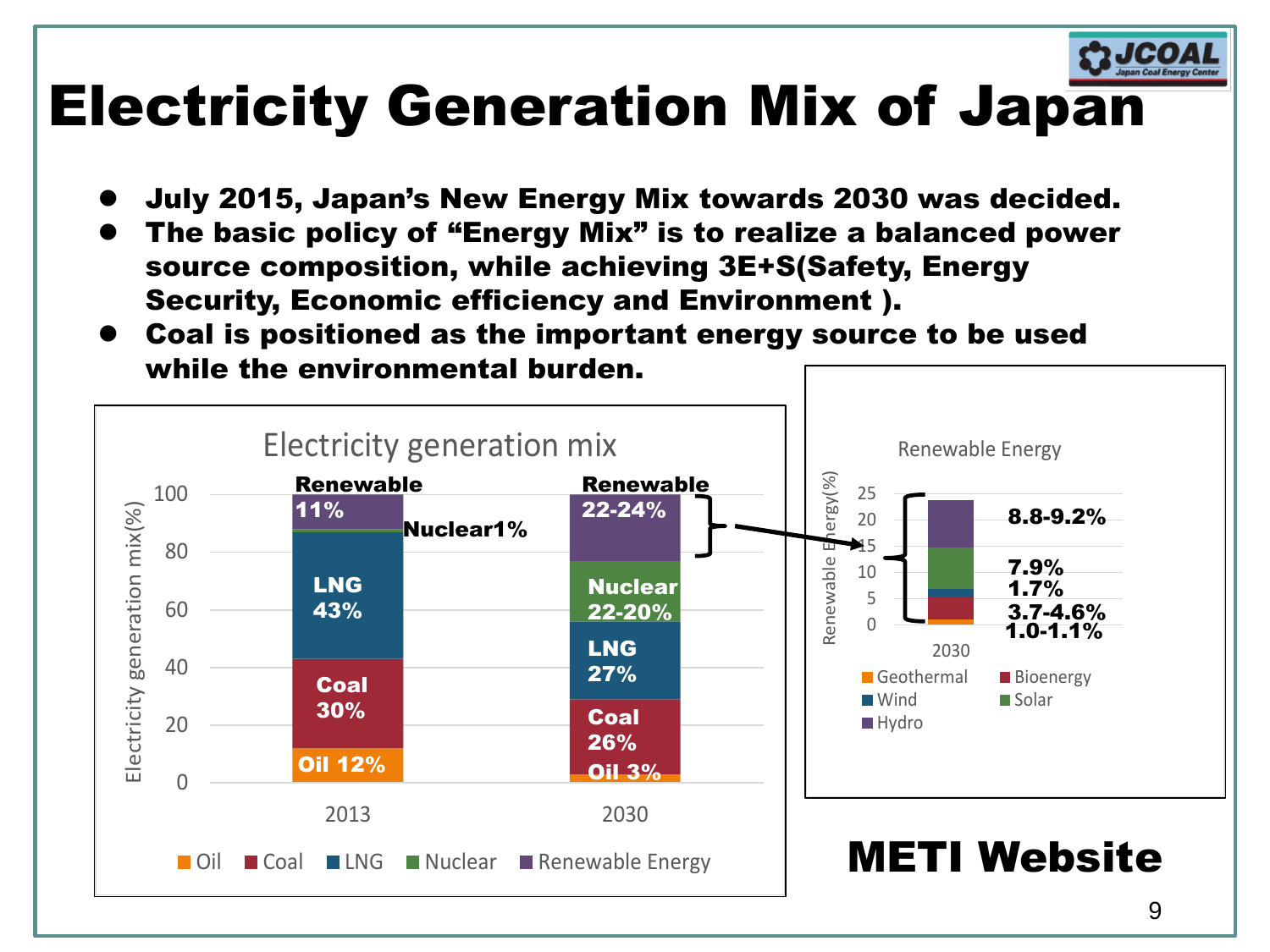

# 3. Expect for Future Coal Power Generation

Competing plants are:-

- **Super critical unit(SC)**
- Ultra supercritical unit(USC)
- Advanced ultra supercritical unit(A-USC)
- Integrated gasification combined cycle(IGCC)
- Natural gas combined cycle(NGCC)

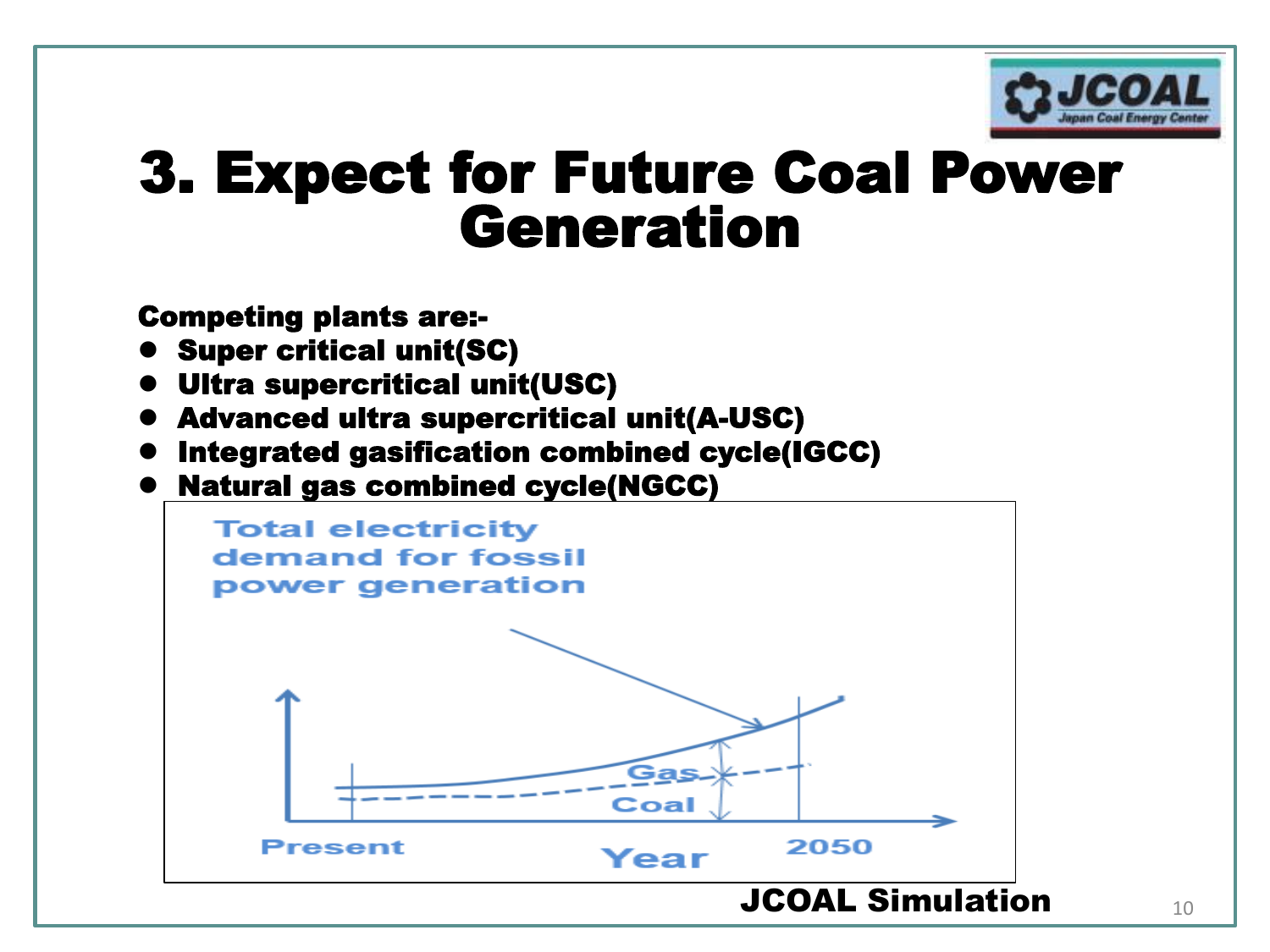

### Cumulative Installed Capacity of Plants when CCS is equipped



11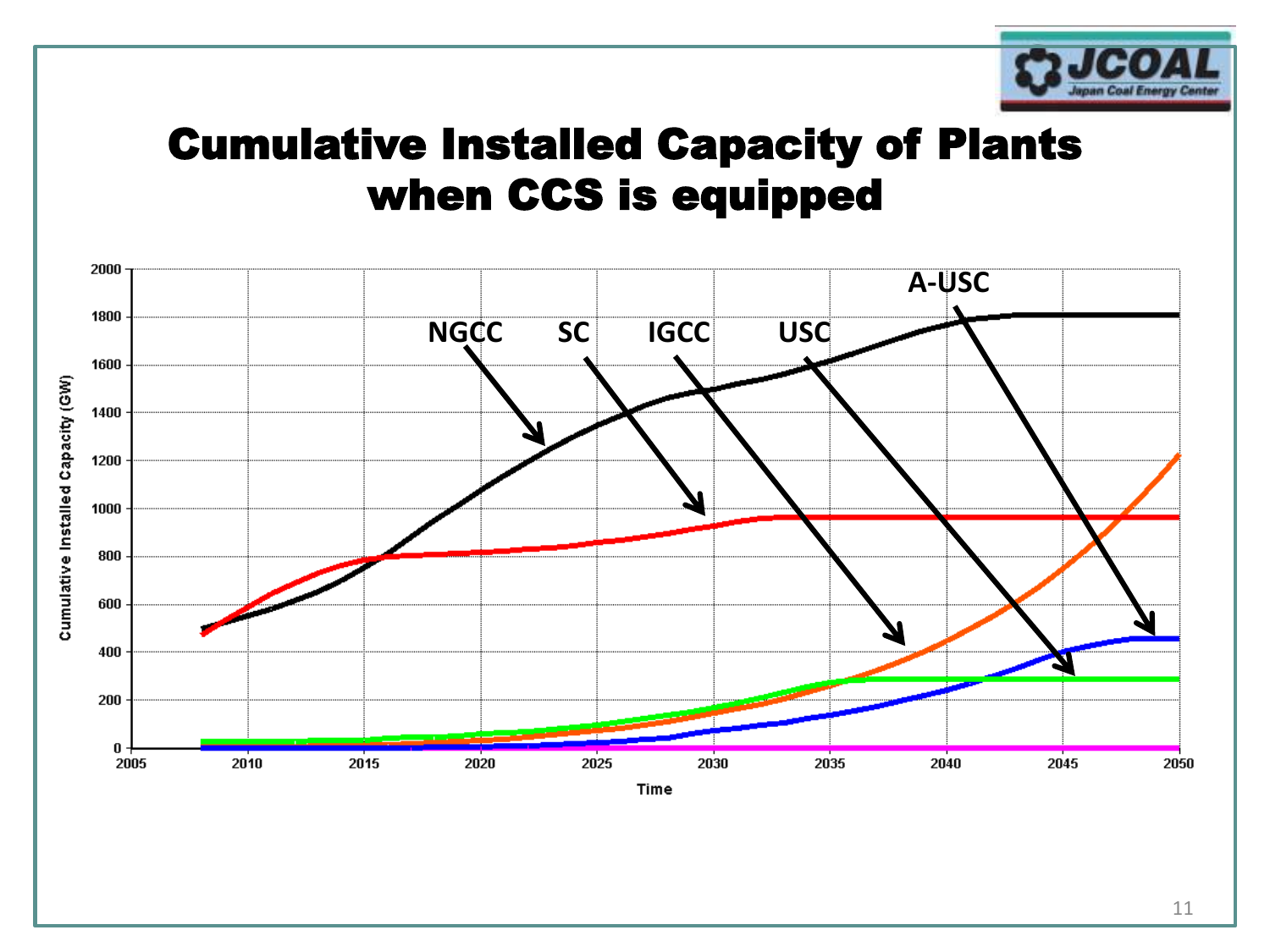

### Breakdown of LCOE (Base case at 2030)



 $\boldsymbol{\cdot}$ LCOE of IGCC is lowest among all the plants when CCS is equipped, but highest without  $\,\mathsf{CCS}_{\text{-}12}$ •**Capital cost is biggest for coal fired power plants, but fuel cost is biggest for NGCC.** •**LCOE of plants with CCS is higher than without CCS case (when carbon tax is not applied).**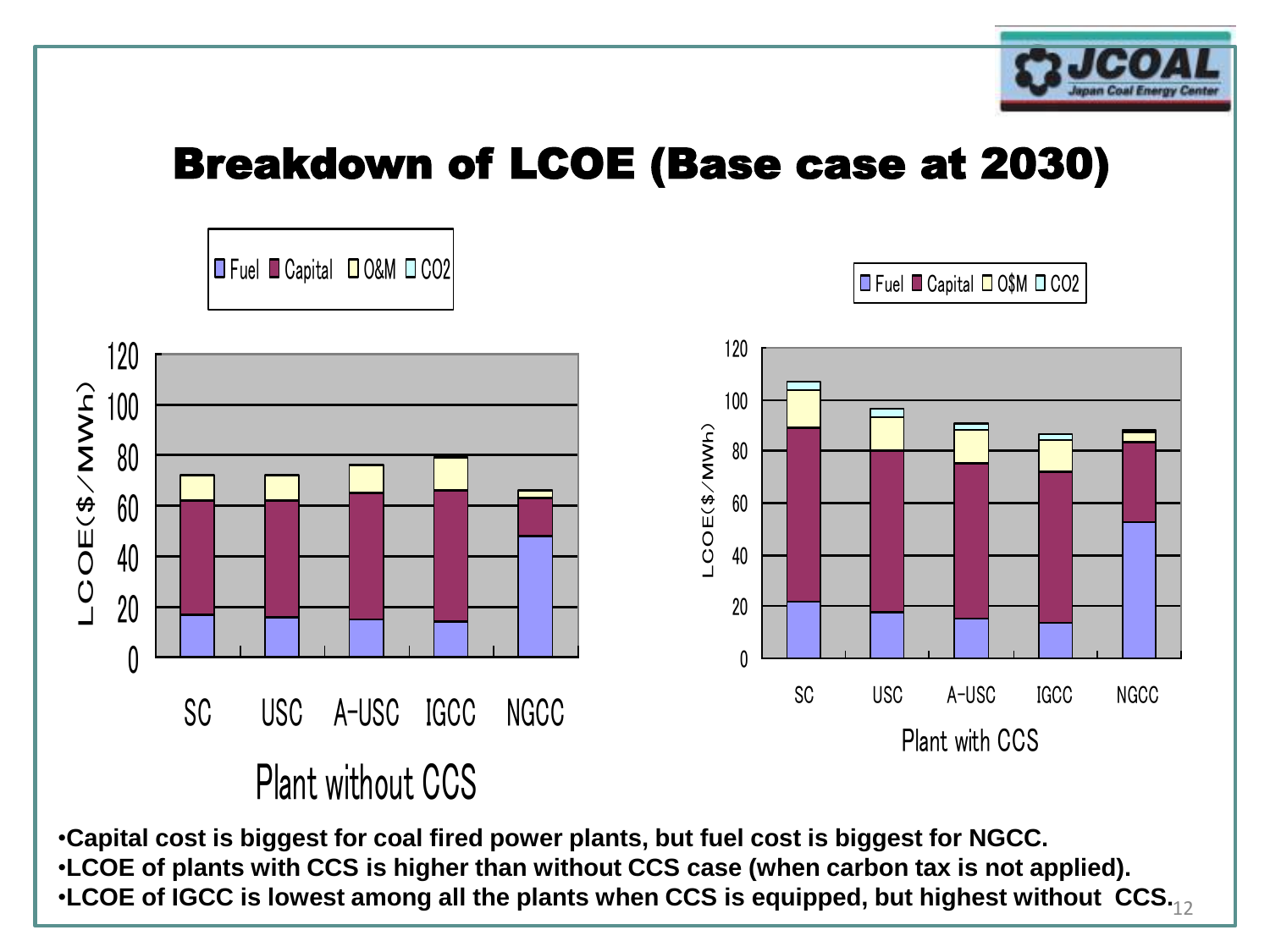

#### Effect of coal and gas price change for the share of coal and gas

Change of Coal Ratio(%) at 2030(without CCS)

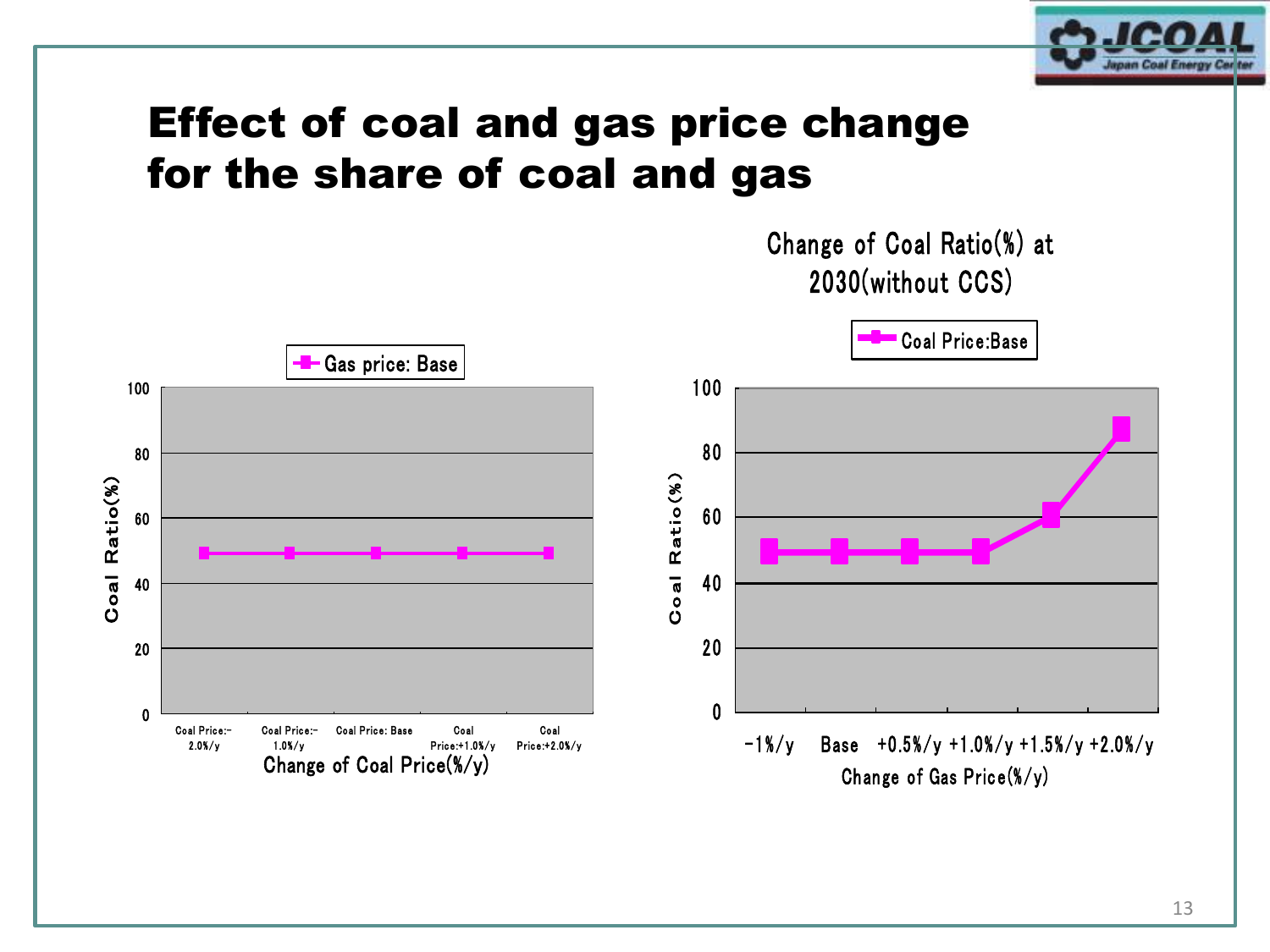

## **natural gas price is chang<br>(Coal price is constant)<br>NGCC ■IGCC □A-USC □USC ■SC** Share of plants when CCS is equipped (at 2030) when natural gas price is changed (Coal price is constant)



•**Share is not changed when gas price goes down, but share is changed much for higher gas price.** 

14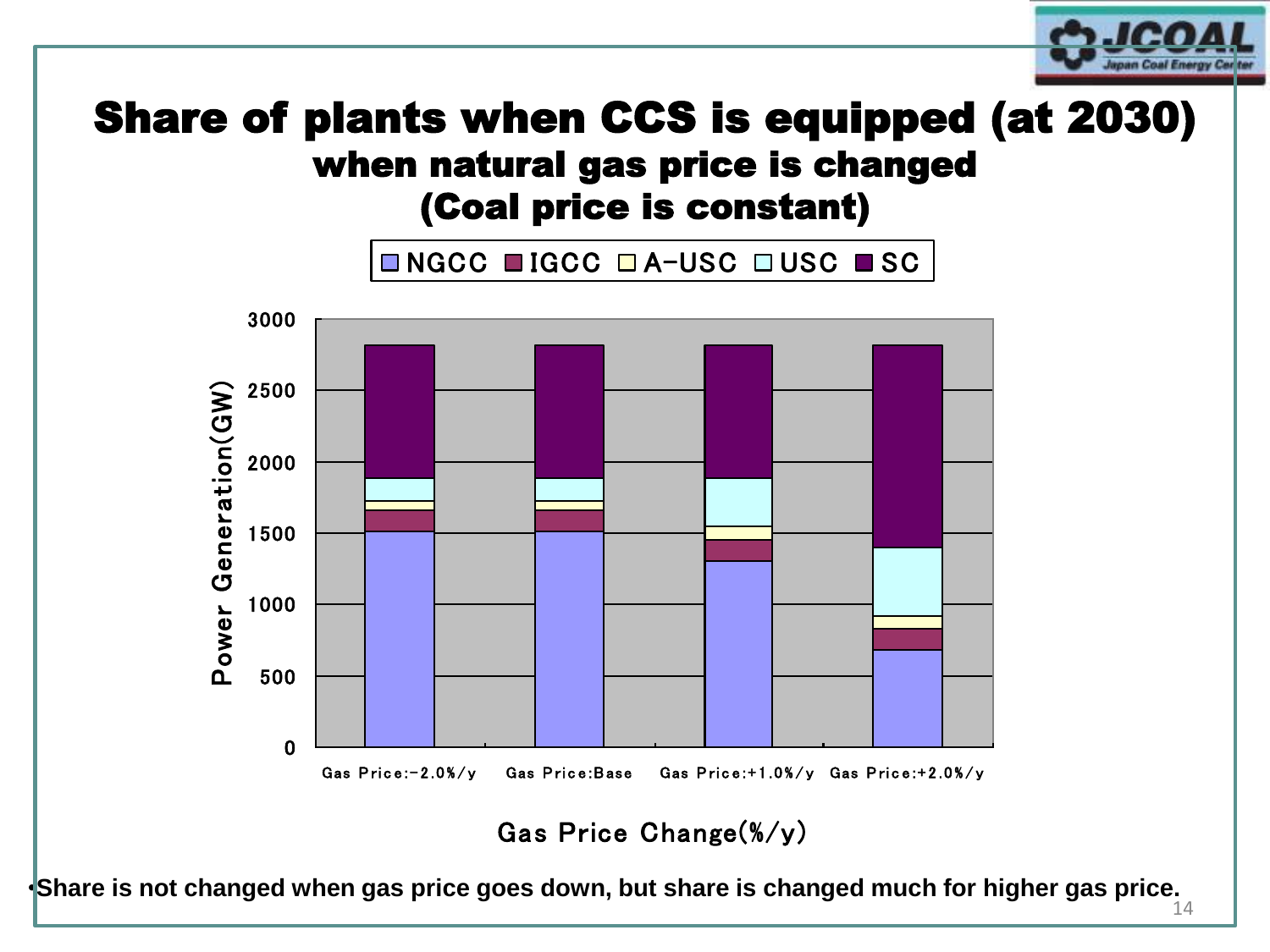# 4. Life Cycle Cost of USC



- Total cost of USC is smaller when compared with Sub-Critical unit, when studied about the case in developing country.
- Conditions of estimation:-